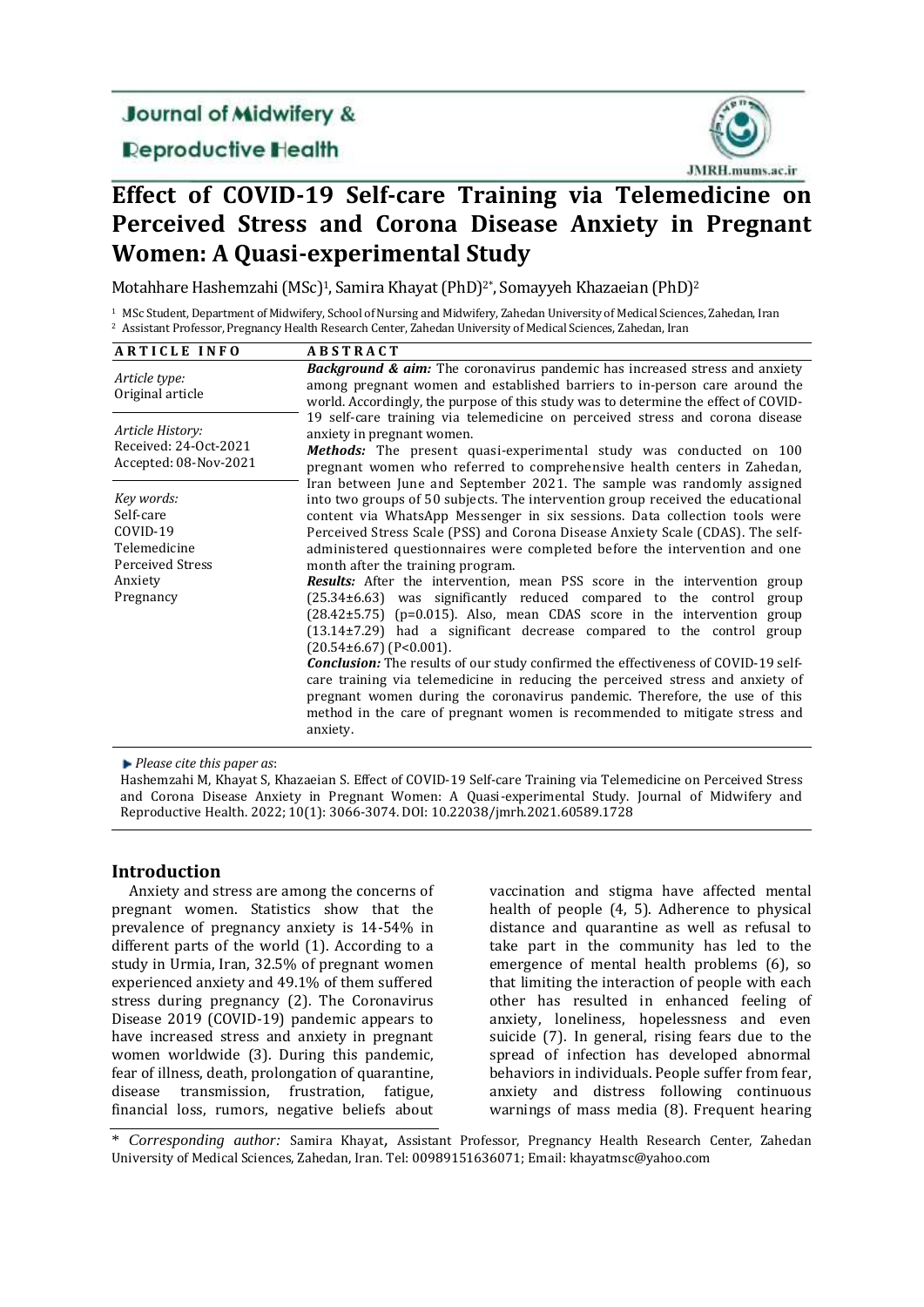about the spread of this disease in the world, including in Iran, is stressful and increases fear and anxiety (9).

Anxiety and stress in pregnancy are associated with a number of complications and consequences such as preeclampsia, depression, increased nausea and vomiting during pregnancy, preterm delivery, low birth weight and low Apgar score (3). If fear, stress and the body's response to them persist in the long run, their effects will be destructive, leading to a weakened immune system and reduced ability of the body to control diseases such as COVID-19 (9). Consequently, relieving stress and anxiety is an important component of maternal care.

Stress and anxiety can be relieved by using a number of strategies such as cognitive-behavioral and non-cognitive techniques (10). Studies have documented that self-care education contributes to the reduction of perceived stress (11) and decreases anxiety (12).

A study during the early stages of COVID-19 outbreaks in China found that up-to-date, accurate health information and specific precautions were related with lower levels of stress and anxiety (13). Taking measures to promote self-care potentially reduces negative psychological consequences (14, 15).

Face-to-face visits to health centers have decreased during COVID-19 pandemic. A study in Sistan and Baluchestan Province during COVID-19 epidemic showed that 81.64% of pregnant women refused to receive health services due to fear of COVID-19 infection and had poor self-care (16). Therefore, self-care education programs based on virtual social networks instead of direct education can be effective in this regard (17).

The latest operational guidelines from World Health Organization (WHO) support the use of existing technologies and digital operating systems for self-care programs (18). People can easily receive the required educational information without leaving home or spending money and time (19, 20). During COVID-19 epidemic, online education received more attention both in Iran and in many different countries (19).

Due to the stipulations of quarantine, midwifery care can be organized virtually by maintaining proper supervision in other appointments in order to decrease the risk of infection as well as frequent visits of pregnant mothers during COVID-19 epidemic. Also, integrated midwifery care can be associated with more benefits for pregnant women (21, 22).

The benefits of telemedicine services are as follows: facilitating and accelerating specialist access to provide counseling services, reducing the burden on clients and facilitating the management of coronavirus crisis, improving reasonable access to services and care, especially in disadvantaged areas. Gaining access to health services in a wider geographical area, as well as helping to complete the electronic health record cycle, controlling chronic diseases, managing resources in the transportation sector can reduce health care costs, save time and speed up consultations. Increasing the speed of service delivery, reducing and eliminating costs and the possibility of round-the-clock access can also be mentioned as the advantages of telemedicine. Simplicity, availability and affordability are among the most important benefits of telemedicine systems (23).

As a new method for education, telemedicine training can be a solution to instruct pregnant women during COVID-19 pandemic (24). Scientific, credible and reliable sources of information are needed to help mothers find answers to their questions, to familiarize with, manage and follow up risk symptoms, and to reduce their own stress and anxiety. However, the literature review revealed that no studies have been conducted on the impact of self-care training via telemedicine on perceived stress and corona disease anxiety in pregnant women. Therefore, the researchers of this study aimed to investigate the effect of telemedicine Covid 19 self-care education on perceived stress and corona disease anxiety of pregnant women referred to health centers in Zahedan.

## **Materials and Methods**

The present quasi-experimental study, which has two-group pretest–posttest design, was conducted on 100 pregnant women referring to comprehensive health centers in Zahedan, Iran between June and September 2021. Sample size was determined based on the following formula:  $n = \frac{(z_{1-\alpha/2} + z_{1-\beta})^2 \times [({s_1}^2 + {s_2}^2)]}{(s_1 + s_2)^2}$  $(X_1 - X_2)^2$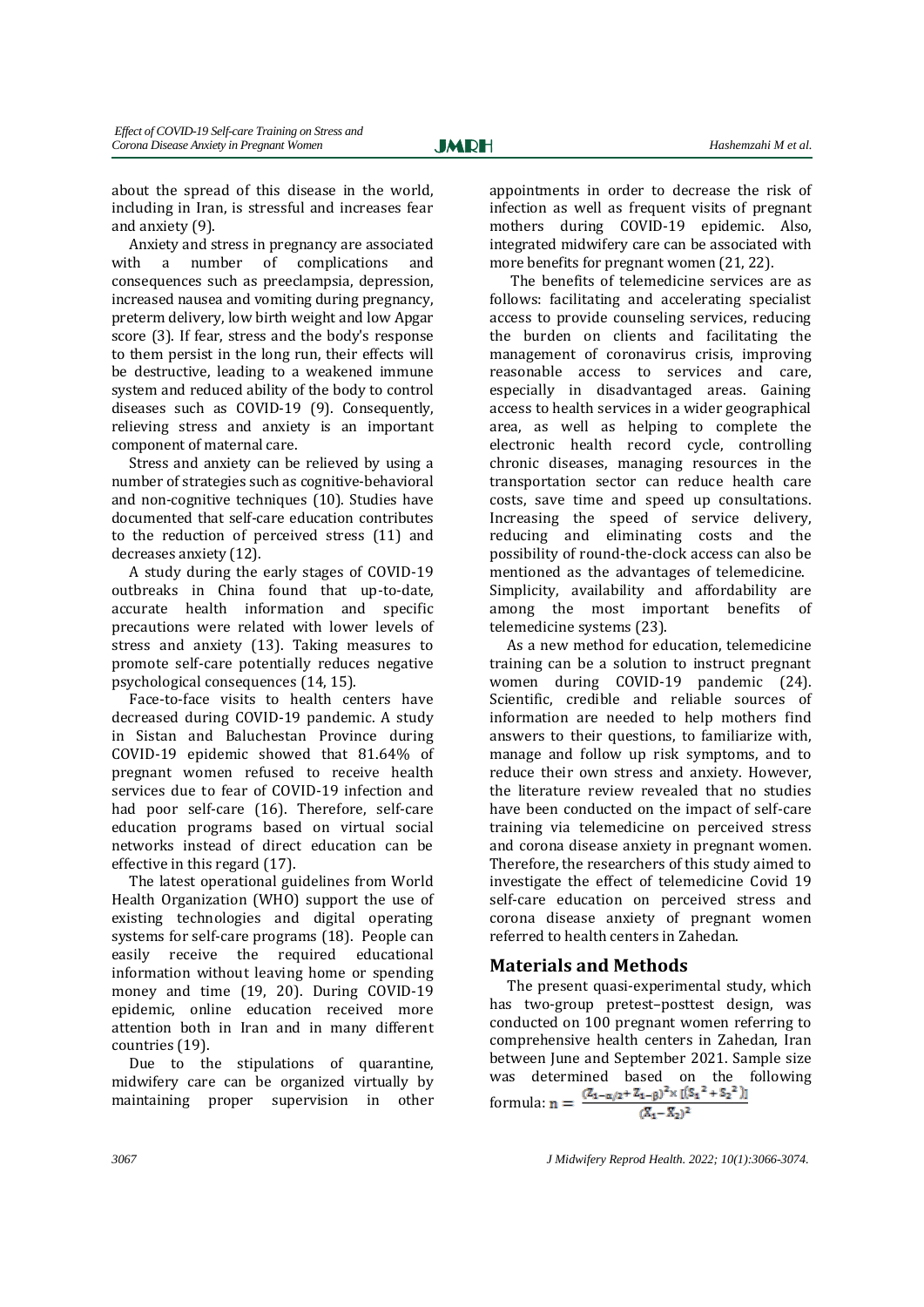Considering 80% power and 95% confidence interval the sample size was calculated according to the variables in study published by Aksoy Derya (2020), in which  $(Z_{1-\frac{\alpha}{2}} = 1.96, S_{1} = 1.1)$ 4.90,  $\overline{X_1}$  = 24.25,  $Z_{1-\beta}$  = 1.64,  $S_2$  = 8.48 and  $\overline{X_2}$  = 30.04) (25). The sample size was calculated 37 subjects in each group. For further confidence and to enhance the accuracy, sample size was considered 50 subjects in each group. For sampling, at first the city was divided into four geographical parts, then the list of comprehensive health centers in each region was prepared. The names of the centers were written on a piece of paper, and two health centers were selected in each region via drawing lots. The first selected center in each area was considered for the intervention group and the second center for the control group. Finally, four centers were randomly assigned to the intervention group, and four centers to the control group.

Inclusion criteria were age range of 18-49 years, first pregnancy, literacy, gestational age of 20-28 weeks based on the first day of the last menstrual period or ultrasound of the first trimester of pregnancy, no history of underlying disease, lack of psychiatric illness, addiction, hospitalization in psychiatric ward or use of psychiatric drugs, no experience of major stressful recent events, no history of pregnancy complications, having a mobile phone or PC and the ability to use them for Internet access, obtaining a minimum CDAS and PSS score of 17 and 21.8, and not having a history of COVID-19. Exclusion criteria were as follows: occurrence of any pregnancy-related complications during the study, COVID-19 infection during the study, unwillingness to continue participating in the study, not receiving a telemedicine training session, incidence of major stressful events during the study (serious disease of spouse and child, death of a loved one, accident, severe family dispute, divorce, immigration and financial bankruptcy, diagnosis of a family member with an incurable or life-threatening illness).

Data collection tools included demographic information form, Corona Disease Anxiety Scale (CDAS), and Cohen's Perceived Stress Scale

(PSS). CDAS was meant to assess anxiety caused by the outbreak of coronavirus. This tool has been developed and validated in Iran by Alipour et al. (2019). The final version of this tool has 18 items and 2 components (physical and psychological factors). The items 1 to 9 measure psychological symptoms and the items 10 to 18 determine physical symptoms. The instrument is scored on a 4-point Likert scale (never=0, sometimes=1, often=2 and always=3); therefore, the maximum and minimum scores in this questionnaire are between 0 and 54. High scores of this questionnaire indicate a higher level of anxiety in individuals, so that 0-16 scores show no anxiety or mild anxiety, 17-29 moderate anxiety, and 30-54 severe anxiety (26). In the present study, the reliability of this tool was obtained by calculating Cronbach's alpha of 0.892. The 14-item Perceived Stress Scale (PSS-14) was developed by Cohen et al. (1983), which is scored based on a 5-point Likert scale with minimum and maximum scores of 0 and 56, respectively, where a higher score indicates more perceived stress. The content validity of this questionnaire has been confirmed, and the reliability with Cronbach's alpha for each of the PSS subscales and total scores is between 0.84 and 0.86 (27). The cut-off point of this scale for identifying people with perceived stress is 21.8 (28). In the present study, the reliability of the scale was obtained by calculating Cronbach's alpha of 0.844.

This study was approved by the ethics committee of Zahedan University of Medical Sciences (code: IR.ZUMS.REC.1399.515). All subjects participated voluntarily in sampling and then signed a written informed consent form after receiving information and explanation regarding the objectives of the study. Demographic information form, CDAS and PSS were completed as a self-administered pretest at the center. Those with perceived stress and moderate to severe anxiety were selected as the sample. The name and contact number of the subject were inquired to coordinate the meetings. The researcher's phone number was also provided to the samples to answer any possible questions.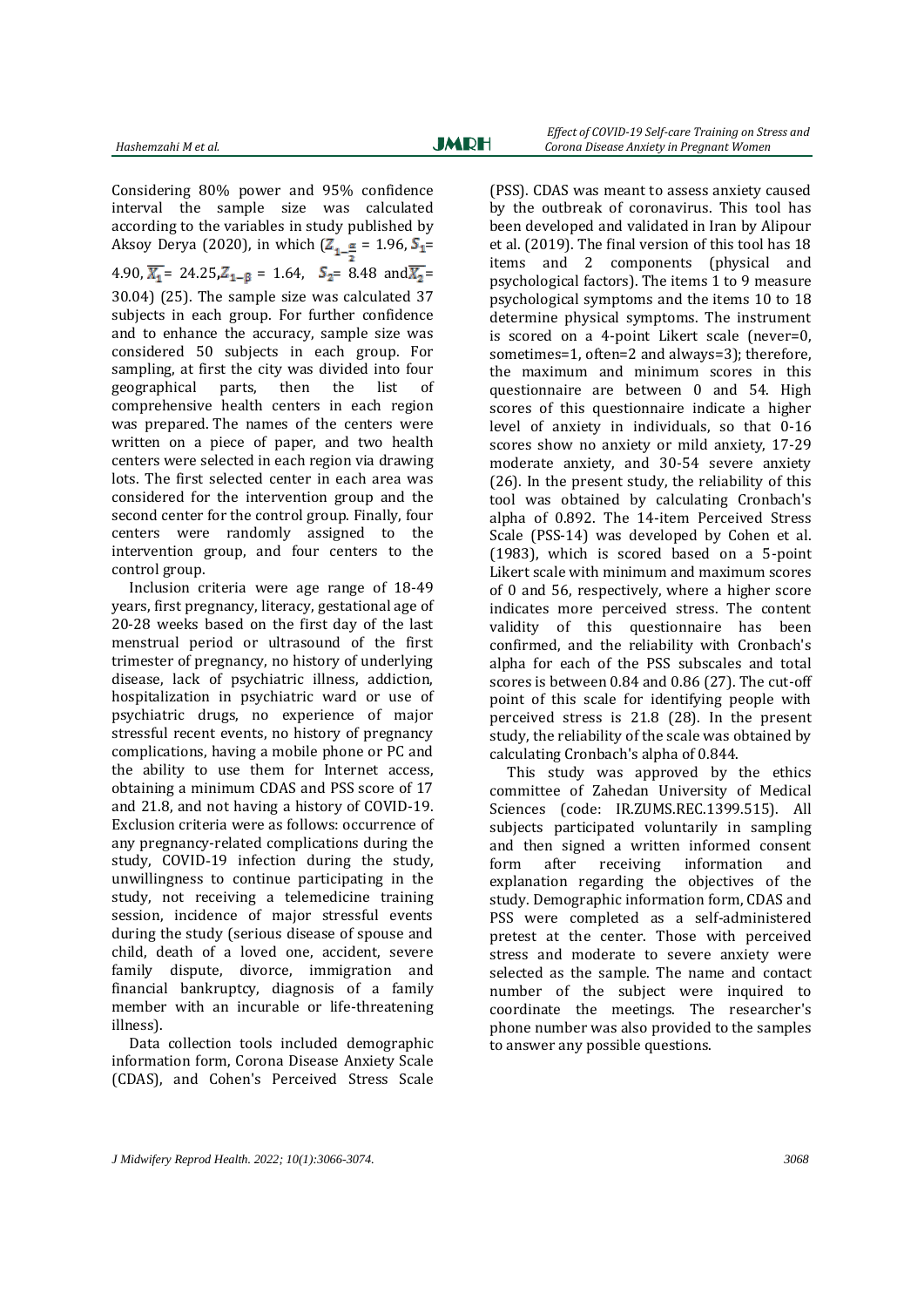**JMRH** 

| <b>Sessions</b> | <b>Educational content</b>                                                                                          | <b>Educational objectives</b>                                                                                                                                                                                                                                                                                                                                          |
|-----------------|---------------------------------------------------------------------------------------------------------------------|------------------------------------------------------------------------------------------------------------------------------------------------------------------------------------------------------------------------------------------------------------------------------------------------------------------------------------------------------------------------|
| $\mathbf{1}$    | Introduction to COVID-19                                                                                            | Familiarity with the history of origin and discovery of coronavirus,<br>with the nature and structure of the virus, with the symptoms of<br>COVID-19 infection, with diagnostic tests for COVID-19, with its<br>treatment                                                                                                                                              |
| 2               | Familiarity with coronavirus<br>transmission routes and<br>preventing its spread                                    | Familiarity with the ways of virus transmission, with defective<br>thinking about the coronavirus, with personal protective<br>equipment and how to use them and with hygiene tips when<br>arriving at home, and education on removing masks and gloves and<br>cleaning surfaces                                                                                       |
| 3               | Teaching ways to prevent and<br>self-care against Coronavirus<br>in communities and<br>organizations                | Familiarity with social distancing, prevention of virus transmission<br>in public places and accommodation centers (such as hotels and<br>guesthouses), understanding self-care when visiting health centers<br>and offices, familiarity of mothers with emergency numbers and<br>contacts                                                                             |
| 4               | Learning about the effects of<br>Coronavirus on pregnancy                                                           | A review of COVID-19 symptoms in pregnancy, familiarity with the<br>effects of COVID-19 on the fetus and pregnancy, knowing the health<br>measures of mothers with suspected COVID-19, self-care training in<br>case of presence of an infected person at home<br>Knowing how to choose a hospital, familiarity with and                                               |
| 5               | Familiarity with childbirth care                                                                                    | management of risk symptoms, understanding management of true<br>labor signs, acquaintance with the principles of hospital prevention                                                                                                                                                                                                                                  |
| 6               | Familiarity with postpartum<br>care and breastfeeding<br>principles during the<br>emergence of COVID-19<br>symptoms | Familiarity with and management of maternal and neonatal risk<br>symptoms, understanding the principles of breastfeeding during<br>the appearance of COVID-19 symptoms, familiarity with ways to<br>reduce mother-to-child viral transmission, recognizing the<br>principles of COVID-19 prevention for mother and baby in<br>postpartum care, summing up the contents |

|  | Table 1. Educational content of self-care training via telemedicine |  |  |
|--|---------------------------------------------------------------------|--|--|
|--|---------------------------------------------------------------------|--|--|

The procedure of teaching via telemedicine approach in this study was such that in addition to routine pregnancy care, the educational content was sent individually to the intervention group every other day in six sessions for two weeks through WhatsApp messengers as shown in Table 1. Educational content included familiarity with COVID-19, understanding the ways and prevention of disease transmission in communities and organizations, acquaintance with the effect of coronavirus on pregnancy, teaching ways to prevent and self-care against the virus in pregnancy, knowing the principles of care and prevention during childbirth, after childbirth and during breastfeeding. The educational content was prepared in the form of audio PowerPoints and then turned into a video format and the subjects were notified before sending the content to them. At each training session, the day after sending the content, the researcher followed up through the same messenger. To ensure that the educational videos were watched, follow-up was performed again before sending the next file; in case of nonparticipation, the sample would be excluded from the study. The follow-up was also done through the same program every week. Questions and answers were also possible through the same messenger or telephone call with the researcher. The subjects could receive answers to any questions or concerns from the researcher. Finally, the individual was asked to complete the online CDAS and PSS questionnaires one month after the intervention. The control group received only routine prenatal care and the subjects were only asked to re-complete the online questionnaires one month after completing the baseline questionnaires. Finally, in order to appreciate the control group for their participation, training files were sent to them via messenger and the necessary instructions were provided.

Data were analyzed using Chi-square, independent t-test, paired t-test, Wilcoxon and Mann-Whitney tests via SPSS 21 software, and P< 0.05 was considered as significant. Shapiro-Wilk test was also performed to evaluate the normal distribution of data.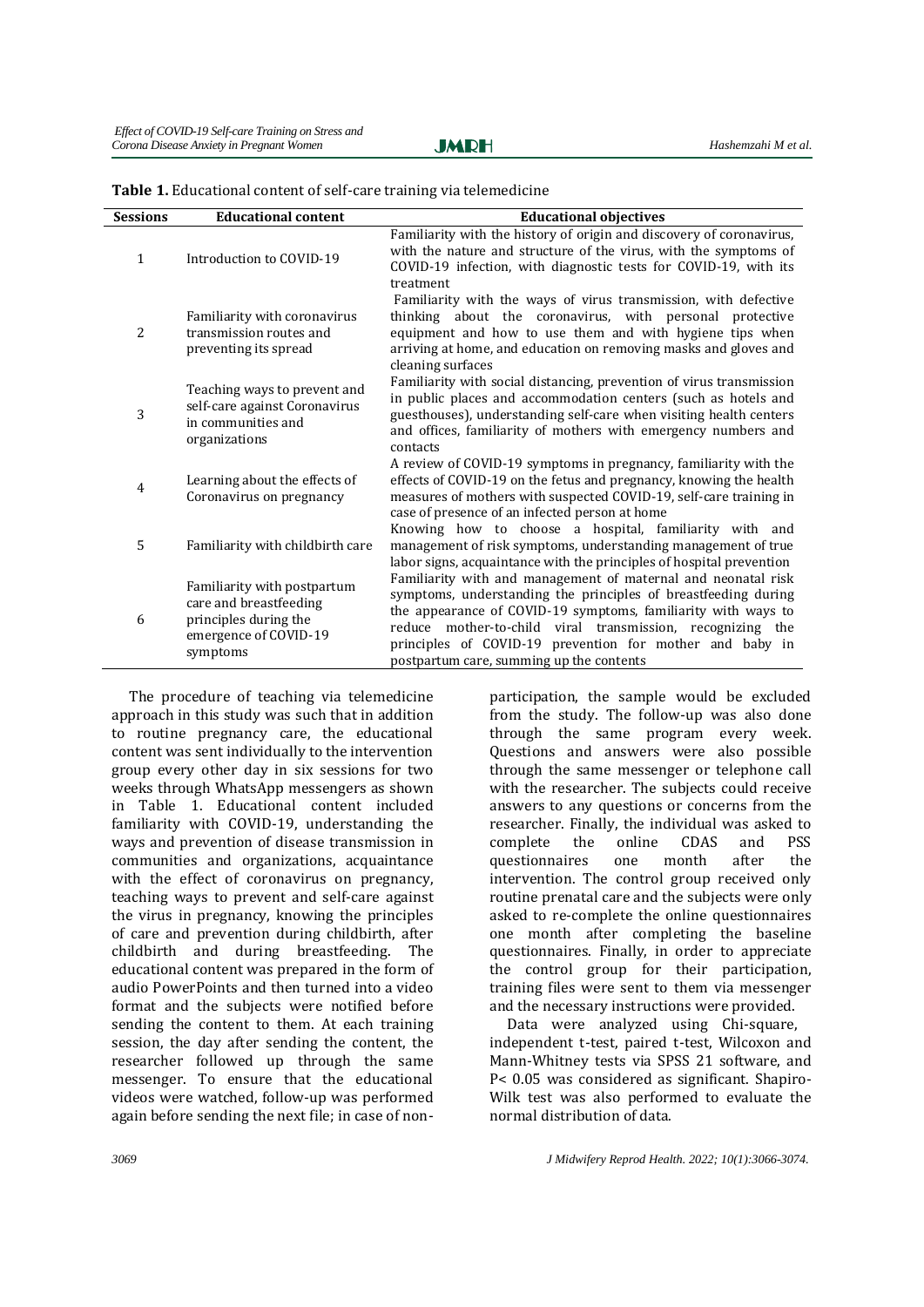**JMRH** 

#### **Results**

In this study, 100 pregnant women participated in two groups of 50 subjects. Findings of this study revealed that the two groups were statistically insignificant and homogeneous in terms of demographic characteristics, including educational level and occupational status of mother, education level and occupational status of spouse, adequacy of monthly family income and type of pregnancy (Table 2).

| Table 2. Demographic characteristics of research units in the intervention and control groups |  |  |  |
|-----------------------------------------------------------------------------------------------|--|--|--|
|-----------------------------------------------------------------------------------------------|--|--|--|

| <b>Variables</b>                                                             | Intervention group | Control group | Chi-square test  |  |  |
|------------------------------------------------------------------------------|--------------------|---------------|------------------|--|--|
|                                                                              | Frequency (%)      | Frequency (%) | results, P-value |  |  |
| <b>Educational level of women</b>                                            |                    |               |                  |  |  |
| Primary school                                                               | 19 (38)            | 15 (30)       |                  |  |  |
| High school                                                                  | 14 (28)            | 17 (34)       | 0.674            |  |  |
| Academic                                                                     | 17 (34)            | 18 (36)       |                  |  |  |
| <b>Educational level of spouse</b>                                           |                    |               |                  |  |  |
| Primary school                                                               | 12 (28)            | 15 (30)       |                  |  |  |
| High school                                                                  | 19 (38)            | 12 (24)       | 0.317            |  |  |
| Academic                                                                     | 19 (38)            | 23 (46)       |                  |  |  |
| Occupational status of women                                                 |                    |               |                  |  |  |
| Employee                                                                     | 3(6)               | 9(18)         | 0.065            |  |  |
| Housekeeper                                                                  | 47 (94)            | 41 (82)       |                  |  |  |
| Occupational status of spouse                                                |                    |               |                  |  |  |
| Employee                                                                     | 48 (96)            | 46 (92)       | 0.400            |  |  |
| Housekeeper                                                                  | 2(4)               | 4(8)          |                  |  |  |
| Adequacy of monthly family income from the point of view of a pregnant woman |                    |               |                  |  |  |
| Inadequate                                                                   | 10(20)             | 11 (22)       |                  |  |  |
| Fairly adequate                                                              | 23 (46)            | 26 (52)       | 0.682            |  |  |
| Adequate                                                                     | 17 (34)            | 13 (26)       |                  |  |  |
| Type of pregnancy                                                            |                    |               |                  |  |  |
| Intended                                                                     | 45 (90)            | 43 (86)       | 0.538            |  |  |
| Unintended                                                                   | 5(10)              | 7 (14)        |                  |  |  |

The mean age of women was 23.40±3.96 in the intervention group and 24.68±3.92 in the control group, and the mean age of spouse was 28.02±5.38 in the intervention group and 28.96±3.97 in the control group. The mean gestational age was 23.52±2.90 in the intervention group and 23.58±2.67 in the control group. The results of independent t-test indicated no significant difference between the two groups in terms of mean age of women, age of spouse and gestational age (P=0.940, P=0.226 and p=0.216, respectively).

Mean CDAS score of mothers in the intervention and control groups was 22.90±6.64 and 21±4.02 before the intervention and 13.14±7.29 and 20.54±6.67 after the intervention, respectively. The results of Mann-Whitney test indicated that the mean CDAS score in the intervention and control groups was

statistically significant after training (P<0.001), while this difference was not significant before training in the two groups  $(p=0.424)$ . In addition, the results of Wilcoxon test showed that the mean CDAS score in the intervention group was statistically significant both before and after training (p <0.001), while this difference was not significant in the control group ( $p = 0.128$ ) (Table 3).

Due to the non-normal distribution of data before the intervention, Mann-Whitney test was used for statistical analysis, and considering the normal distribution of data after the intervention, independent t-test was used for statistical analysis. The mean PSS score of mothers in the intervention and control groups was 28.58±5.33 and 27.10±5.69 before the intervention and 25.34±6.63 and 28.42±5.75 after it, respectively.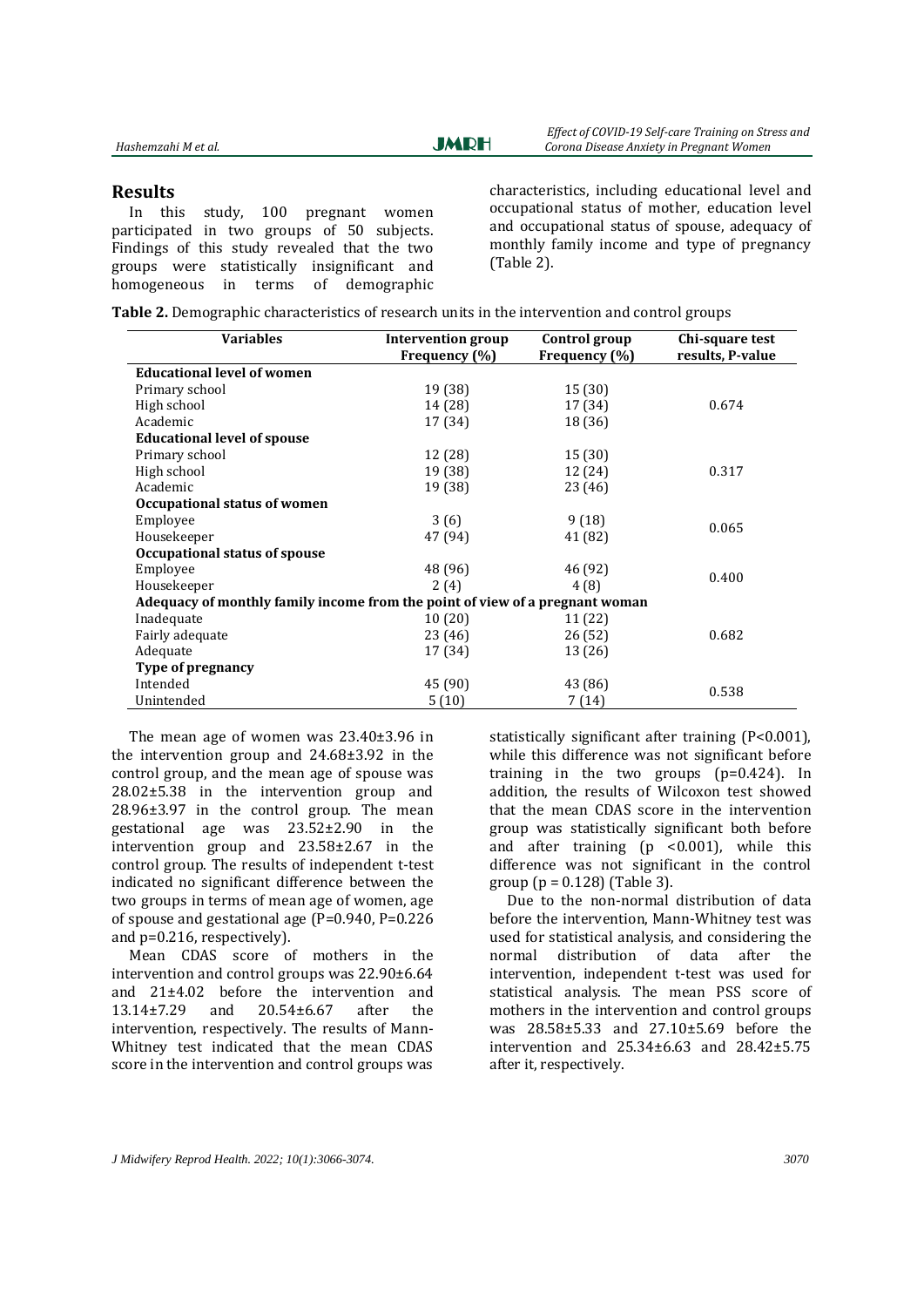**JMRH** 

| Groups              | <b>Intervention group</b> | Control group<br>Differences in |                  | <b>Mann-Whitney test</b>  |
|---------------------|---------------------------|---------------------------------|------------------|---------------------------|
| Time                | Mean±SD                   | Mean±SD                         | Mean±SD          | results                   |
| Before intervention | $22.90\pm 6.64$           | 21±4.02                         | $1.90 \pm 1.09$  | $P=0.424$<br>$z = -0.799$ |
| After intervention  | $13.14 \pm 7.29$          | $20.54 \pm 6.67$                | $-7.40 \pm 1.39$ | $P=0.000$<br>$z = -4.916$ |
| Wilcoxon test       | $p=0.000$<br>$z = -5.660$ | $P=0.128$<br>$z = -1.523$       |                  |                           |

**Table 3.** Mean score of Corona Disease Anxiety Scale in pregnancy before and after educational intervention in intervention and control groups

The results of independent t-test showed that mean PSS score before the intervention was not statistically significant between the two groups (p=0.183) but the mean PSS score was statistically significant between the two groups after intervention (p=0.015). In addition, the

results of paired t-test showed a significant difference in mean PSS score in the intervention group both before and after the intervention (p = 0.005), while this difference was not significant in the control group  $(p = 0.096)$ (Table 4).

**Table 4.** Mean score of Perceived Stress Scale in pregnancy before and after educational intervention in intervention and control groups

| Groups              | <b>Intervention group</b> | Control group             | Differences in   | <b>Test results</b>        |
|---------------------|---------------------------|---------------------------|------------------|----------------------------|
|                     | Mean±SD                   | <b>Mean</b> ±SD           | Mean±SD          |                            |
| Before intervention | 28.58±5.33                | $27.10\pm5.69$            | $1.48 \pm 1.10$  | $P=0.091*$<br>$z = -1.691$ |
| After intervention  | $25.34\pm 6.63$           | $28.42 \pm 5.75$          | $-3.08 \pm 1.24$ | $P=0.015**$<br>$t = 2.479$ |
| Paired t-test       | $p=0.005$<br>$t=2.972$    | $P=0.096$<br>$t = -1.696$ |                  |                            |

\*Mann-Whitney U Test \*\* Independent-Samples T Test

## **Discussion**

The findings showed that telemedicine Covid 19 self-care training significantly reduced perceived stress and corona disease anxiety in pregnant women. The literature review revealed that no research has been conducted so far on the effectiveness of telemedicine self-care training on perceived stress and corona disease anxiety of pregnant women.

Ganjali (2017) investigated the effect of distance education on anxiety and stress of pregnant women toward delivery method in nulliparous mothers, and reported a significant difference in the mean post-test scores of anxiety and stress between the experimental and control groups (29). Aksoy Derya et al. (2020) found the tele-education offered to pregnant women can alleviate anxiety, fear of childbirth, and worries of bearing a physically or mentally handicapped child (25). Study of Shabani Minaabad (2019) showed that distance learning package for prevention of COVID-19

disease was effective in reducing corona disease anxiety and phobia of coronavirus disease among language learners (30). All the results of the above studies are consistent with the present study. These researches examined the effect of pregnancy self-care education on prenatal distress, pregnancy-related anxiety, fear of abnormal birth, stress and anxiety about childbirth, health literacy and self-care in diabetic women, but none of them studied selfcare in COVID-19 and its effect on corona disease stress and anxiety.

To the best of our knowledge, no studies were found to be inconsistent with the findings of the present study. However, Sharifzadeh et al. (2020) examined the effectiveness of COVID-19-related self-care e-learning on life expectancy of pregnant mothers, and concluded that COVID-19 self-care e-education alone did not increase life expectancy in pregnant mothers (31). The results of this study were inconsistent with the present findings probably due to differences in the study population and the variable under study.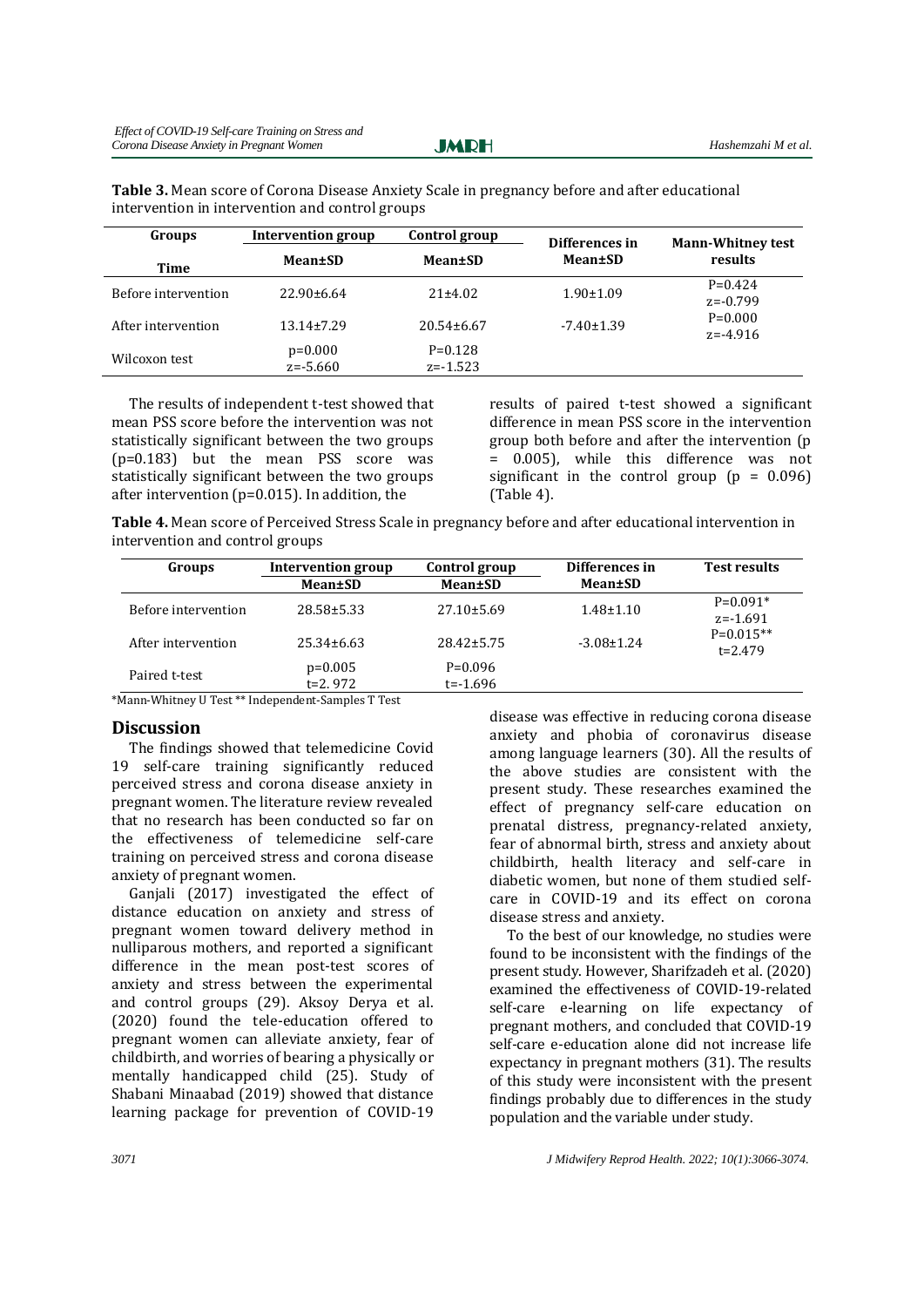The results of various researches indicate the effectiveness of distance education, especially in the field of mental health services (32). Studies have documented that mothers need to increase their knowledge of pregnancy and COVID-19 to better understand risks and be more aware of their behavior (33). During the COVID-19 epidemic, distance education has decreased waiting times and service availability, thereby increasing the satisfaction of health care recipients (34). According to previous reports, women's self-care education and social support during pregnancy increase knowledge, improve self-care and reduce their perceived stress. In the present study, self-care training for pregnant women enabled them to experience less perceived anxiety and stress via rising awareness about coronavirus and reducing their false beliefs. Familiarity of pregnant mothers with reliable sources of information helped them manage their fears and anxieties by taking care of themselves through receiving answers to their questions and following the educationalhealth methods that have been proved effective in preventing the spread and infection of coronavirus. Communicating with trusted people through social media and talking about their concerns and feelings are helpful in this regard.

Limitations of this study were the use of selfadministered method to complete the questionnaires and self-reporting in the telemedicine training group to ensure participation in the training. In this respect, the researcher tried to reduce the impact of this issue by following up when sending the content.

#### **Conclusion**

The results of our study confirmed the efficacy of the telemedicine Covid 19 self-care training program in reducing the perceived stress and anxiety of pregnant women during the coronavirus pandemic. Therefore, the use of this method is recommended in the care of pregnant women to alleviate stress and anxiety. Maybe it is the time to make changes to routine care and to take advantage of the opportunity of increasing community access to electronics in order to improve health services. It is suggested that studies be conducted on the effectiveness of telemedicine training on physical, mental and

social health of women in post-partum and postabortion period.

#### **Acknowledgements**

This study was supported by Zahedan University of Medical Sciences, Zahedan, Iran. The authors appreciate the research and health assistance of Zahedan University of Medical Sciences. We thank the management and staff of Comprehensive health centers as well as the subjects for their participation. The paper is taken from MSc Thesis of Motahhare Hashemzahi graduated from Zahedan University of Medical Sciences, Zahedan, Iran.

#### **Conflicts of interest**

Authors declared no conflicts of interest.

#### **References**

- 1. Madhavanprabhakaran GK, D'Souza MS, Nairy KS. Prevalence of pregnancy anxiety and associated factors. International Journal of Africa Nursing Sciences. 2015; 3: 1-7.
- 2. Zareipour M, Sadeghianifar A, Amirzehni J, Parsnezhad M, Ayuoghi Rahnema V. Exploring of depression, anxiety and stress in pregnant women referred to health centers of Urmia. Rahavard Salamat Journal. 2018; 3(2): 19-30.
- 3. Fakari FR, Simbar M. Coronavirus pandemic and worries during pregnancy; a letter to editor. Archives of academic emergency medicine. 2020; 8(1): e21-e.
- 4. Mogos MF, August EM, Salinas-Miranda AA, Sultan DH, Salihu HM. A systematic review of quality of life measures in pregnant and postpartum mothers. Applied research in quality of life. 2013; 8(2): 219-250.
- 5. Benke C, Autenrieth LK, Asselmann E, Pané-Farré CA. Lockdown, quarantine measures, and social distancing: Associations with depression, anxiety and distress at the beginning of the COVID-19 pandemic among adults from Germany. Psychiatry Research. 2020; 293: 113462.
- 6. Brooks SK, Webster RK, Smith LE, Woodland L, Wessely S, Greenberg N, et al. The psychological impact of quarantine and how to reduce it: rapid review of the evidence. The lancet. 2020; 395(10227): 912-920.
- 7. Lobie TA, Tesfaye D, Abrham A. A narrative synthesis on COVID-19 risks and concerns in developing countries: The case of Ethiopia. Journal of Public Health and Epidemiology. 2020; 12(2): 86-97.
- 8. Nosratabadi M, Sarabi N, Masoudiyekta L. A Case Report of Vaginal Delivery at Home due to Fear of Covid-19. Iranian journal of psychiatry. 2020;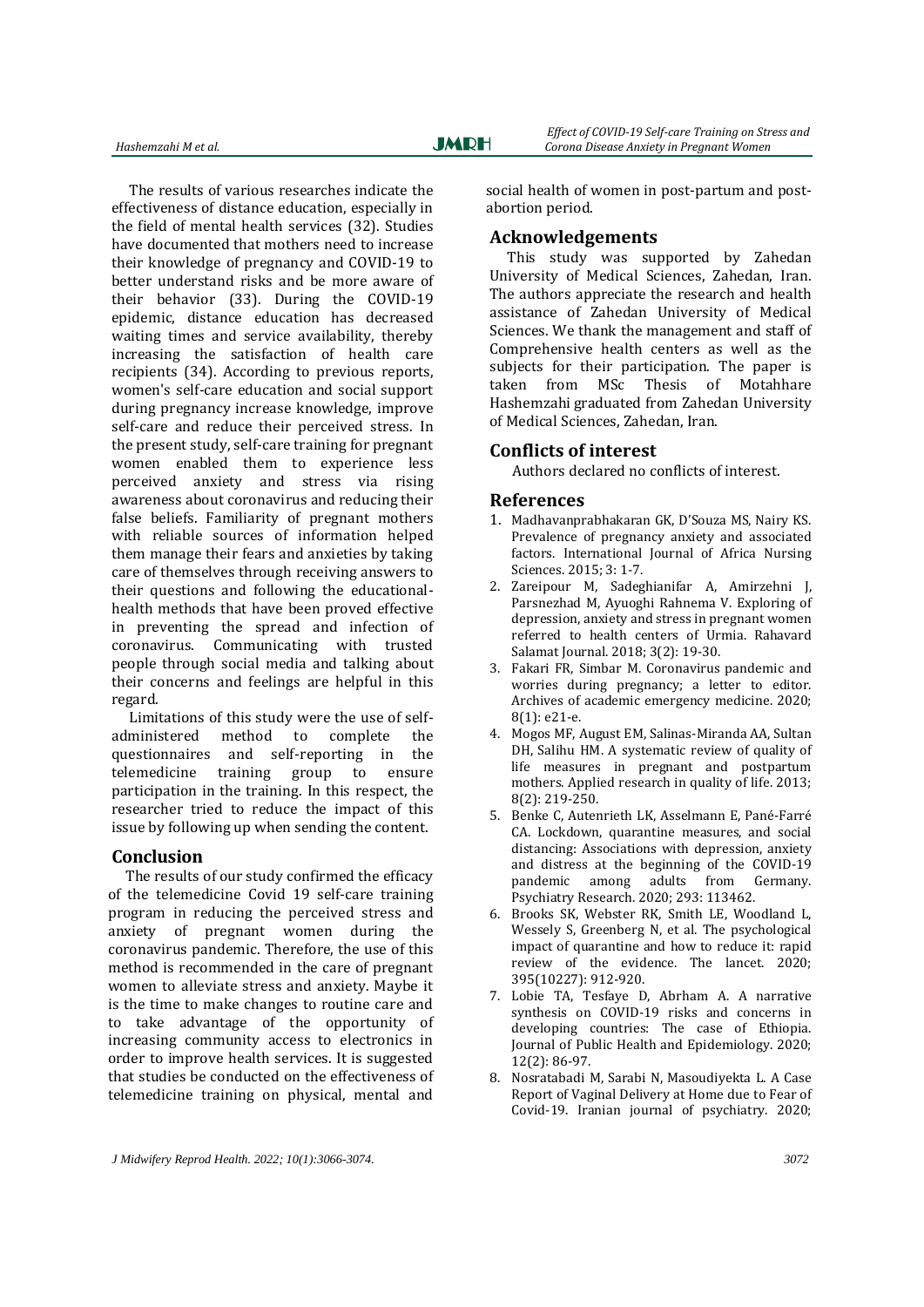15(4): 366.

- 9. Allahtavakoli M. Coping with stress of COVID\_19 epidemic. Journal of Jiroft University of Medical Sciences. 2020; 7(1): 253-254.
- 10. Khodayarifard M, Asayesh MH. Psychological coping strategies and techniques to deal with stress & anxiety around coronavirus (COVID-19). Rooyesh-e-Ravanshenasi Journal (RRJ). 2020; 9(8): 1-18.
- 11. Khadivzadeh T, Azhari S, Esmaily H, Akhlaghi F, Sardar MA. Effects of self-care education on perceived stress in women with gestational diabetes under insulin treatment. Evidence Based Care. 2015; 5(3): 7-18.
- 12. Jamshidzahe Dejange M, Kiani F, Tabatabaei SM, Tasbandi M. Effect of Orem's Self-Care Model Training Program on Anxiety of Women with Breast Cancer: A Clinical Trial Study. Medical-Surgical Nursing Journal. 2018; 7(2): e80605.
- 13. Wang C, Pan R, Wan X, Tan Y, Xu L, Ho CS, et al. Immediate psychological responses and associated factors during the initial stage of the 2019 coronavirus disease (COVID-19) epidemic among the general population in China. International journal of environmental research and public health. 2020; 17(5): 1729.
- 14. Liang H, Acharya G. Novel corona virus disease (COVID-19) in pregnancy: What clinical recommendations to follow. Acta Obstetricia et Gynecologica Scandinavica. 2020; 99(4): 439-442.
- 15. Soleiman EY, Majlessi F, Rahimi FA. Measurement of the Constructs of Health Belief Model Related to Self-care during Pregnancy in Women Referred to South Tehran Health Network. Commonity Health. 2015; 1(2): 89-98.
- 16. Masjoudi M, Aslani A, Khazaeian S, Fathnezhad-Kazemi A. Explaining the experience of prenatal care and investigating the association between psychological factors with self-care in pregnant women during COVID-19 pandemic: a mixed method study protocol. Reproductive health. 2020; 17(1): 1-7.
- 17. Amini A, Peyman A, Hatami M. Effect of Self-Care Education Based on Virtual Networks on Quality of Life in HIV-Positive Patients. Journal of Education and Community Health. 2020; 7(3): 203-211.
- 18. Organization WH. Maintaining essential health services: operational guidance for the COVID-19 context: interim guidance, 1 June 2020: World Health Organization; 2020. Available from: <https://apps.who.int/iris/handle/10665/332240>
- 19. Daryazadeh S. Necessity of E-learning application and its effectiveness in self-patients' care. Razi Journal of Medical Sciences. 2016; 23(149): 9-17.
- 20. García‐Lizana F, Muñoz‐Mayorga I. Telemedicine for depression: a systematic review. Perspectives

in psychiatric care. 2010; 46(2): 119-126.

- 21. Zork NM, Aubey J, Yates H, editors. Conversion and optimization of telehealth in obstetric care during the COVID-19 pandemic. Seminars in Perinatology; 2020: Elsevier. 2020; 44(6): 151300.
- 22. Krenitsky NM, Spiegelman J, Sutton D, Syeda S, Moroz L, editors. Primed for a pandemic: Implementation of telehealth outpatient monitoring for women with mild COVID-19. Seminars in Perinatology; 2020: Elsevier. 2020; 44(7): 151285.
- 23. Wu H, Sun W, Huang X, Yu S, Wang H, Bi X, et al. Online antenatal care during the COVID-19 pandemic: opportunities and challenges. Journal of medical Internet research. 2020; 22(7): e19916.
- 24. Cho Y, Lee S, Islam S, Kim S. Theories applied to m-Health interventions for behavior change in low-and middle-income countries: a systematic review. Telemedicine journal and e-health. 2018; 24 (10): 727–741. doi: 10.1089/tmj. 2017.0249.
- 25. Derya YA, Altiparmak S, Emine A, GÖkbulut N, Yilmaz AN. Pregnancy and birth planning during COVID-19: the effects of tele-education offered to pregnant women on prenatal distress and pregnancy-related anxiety. Midwifery. 2021; 92: 102877. doi: 10.1016/j.midw.2020.102877.
- 26. Alipour A, Ghadami A, Alipour Z, Abdollahzadeh H. Preliminary validation of the Corona Disease Anxiety Scale (CDAS) in the Iranian sample. Quarterly Journal of Health Psychology. 2020; 8(32): 163-175.
- 27. Cohen S, Kamarck T, Mermelstein R. A global measure of perceived stress. Journal of health and social behavior. 1983; 24(4): 385-396.
- 28. Hasan Zadeh LifShagard M, Tarkhan M, Taghi Zadeh ME. Effectiveness of stress inoculation training on perceived stress in pregnant women with infertility. Journal of Holistic Nursing And Midwifery. 2013; 23(2): 27-34.
- 29. Ganjali F. The effect of distance education on mothers' anxiety and stress about delivery method in nulliparous mothers. 1 International and 3rd National Conference on Management and Humanistic Science Research Tehran. 2017: 1-18. https://www.sid.ir/fa/seminar/ViewPape r.asp x?ID=91826
- 30. Shabani MM. The Effectiveness of Distance Learning Package Prevention of Covid-19 Disease (Virus SARS-CoV-2) on Reducing phobia and Anxiety of Covid 19 Disease)(Corona-Novin Virus 2019) in Virtual English Language Learners-Pilot Study Malahat Shabani minaabad IASP. Journal of Iranian Society Anaesthesiology and Intensive Care. 2020; 2(108): 58-68.
- 31. Sharifzadeh M, Davarinia Motlagh Quchan A,

*3073 J Midwifery Reprod Health. 2022; 10(1):3066-3074.*